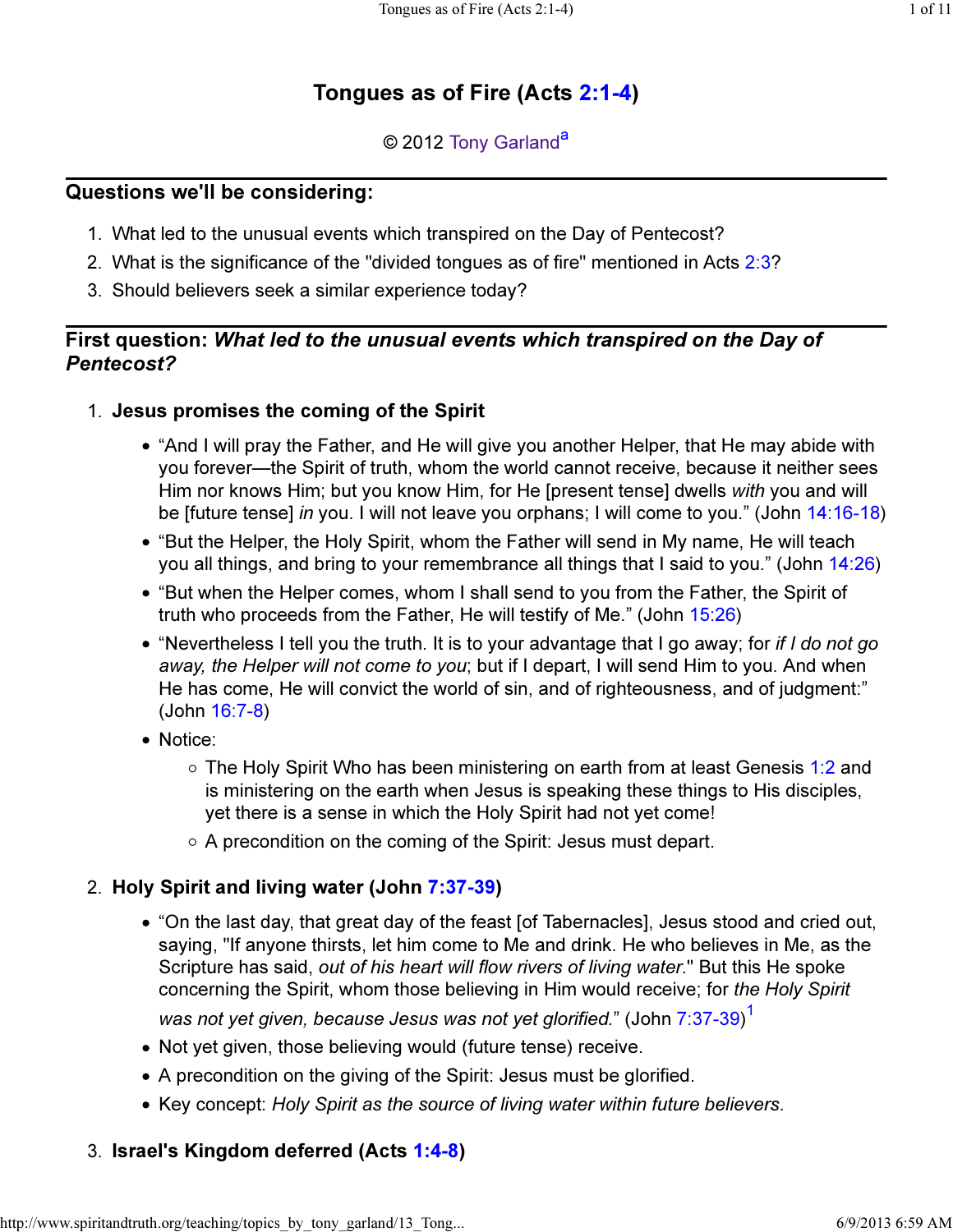- This sets up an understanding for what follows in Acts 2.
- "And being assembled together with them, He commanded them not to depart from Jerusalem, but to wait for the Promise of the Father, "which," He said, "you have heard from Me; for John truly baptized with water, but you shall be baptized with the Holy Spirit not many days from now." Therefore, when they had come together, they asked Him, saying, "Lord, will You at this time restore the kingdom to Israel?" And He said to them, "It is not for you to know times or seasons which the Father has put in His own authority. But you shall receive power when the Holy Spirit has come upon you; and you shall be witnesses to Me in Jerusalem, and in all Judea and Samaria, and to the end of the earth.""  $(Acts 1:4-8)$
- Promise of the Father: sending the Spirit.
- Contrast between baptisms (water vs. Spirit).
- Israel's kingdom deferred, expectations in abeyance, change in the program.
- Emphasis on global missions: witness in Jerusalem, Judea/Samaria, end of the earth.
	- $\circ$  As late as Acts 10, the apostles seemed to understand this to mean preaching to Jews everywhere, not Gentiles.
- Next verse Jesus departs (Acts  $1:9$ )! Two preconditions for coming of the Spirit now met.
	- 1. Jesus must be glorified (John  $7:39$ ).
	- 2. Jesus must depart (John 16:7).
- About to inaugurate the mystery age of the church.
	- $\circ$  Body of Christ: physically standing in front of them, no spiritual body of Christ yet.
	- $\circ$  Spiritual Body of Christ is the church (1Cor 12:27-28; Eph 1:22-23; 3:6; Col. 1:18).

### 4. Answer to first question.

- Q: What led to the unusual events which transpired on the Day of Pentecost?
- A: A shift in God's program from Israel's kingdom to the Church Age requiring a new ministry of the Holy Spirit by which Holy Spirit baptism began the Church, the Body of Christ.

## Second question: What is the significance of the "divided tongues as of fire" mentioned in Acts 2:3?

## 1. Do the tongues as of fire signify the baptism with fire which John the Baptist mentions?

"Then Jerusalem, all Judea, and all the region around the Jordan went out to him and were baptized by him in the Jordan, confessing their sins. But when he saw many of the Pharisees and Sadducees coming to his baptism, he said to them, "Brood of vipers! Who warned you to flee from the wrath to come? Therefore bear fruits worthy of repentance, and do not think to say to yourselves, 'We have Abraham as our father.' For I say to you that God is able to raise up children to Abraham from these stones. And even now the ax is laid to the root of the trees. Therefore every tree which does not bear good fruit is cut down and thrown into the fire. I indeed baptize you with water unto repentance, but He who is coming after me is mightier than I, whose sandals I am not worthy to carry. He will baptize you with the Holy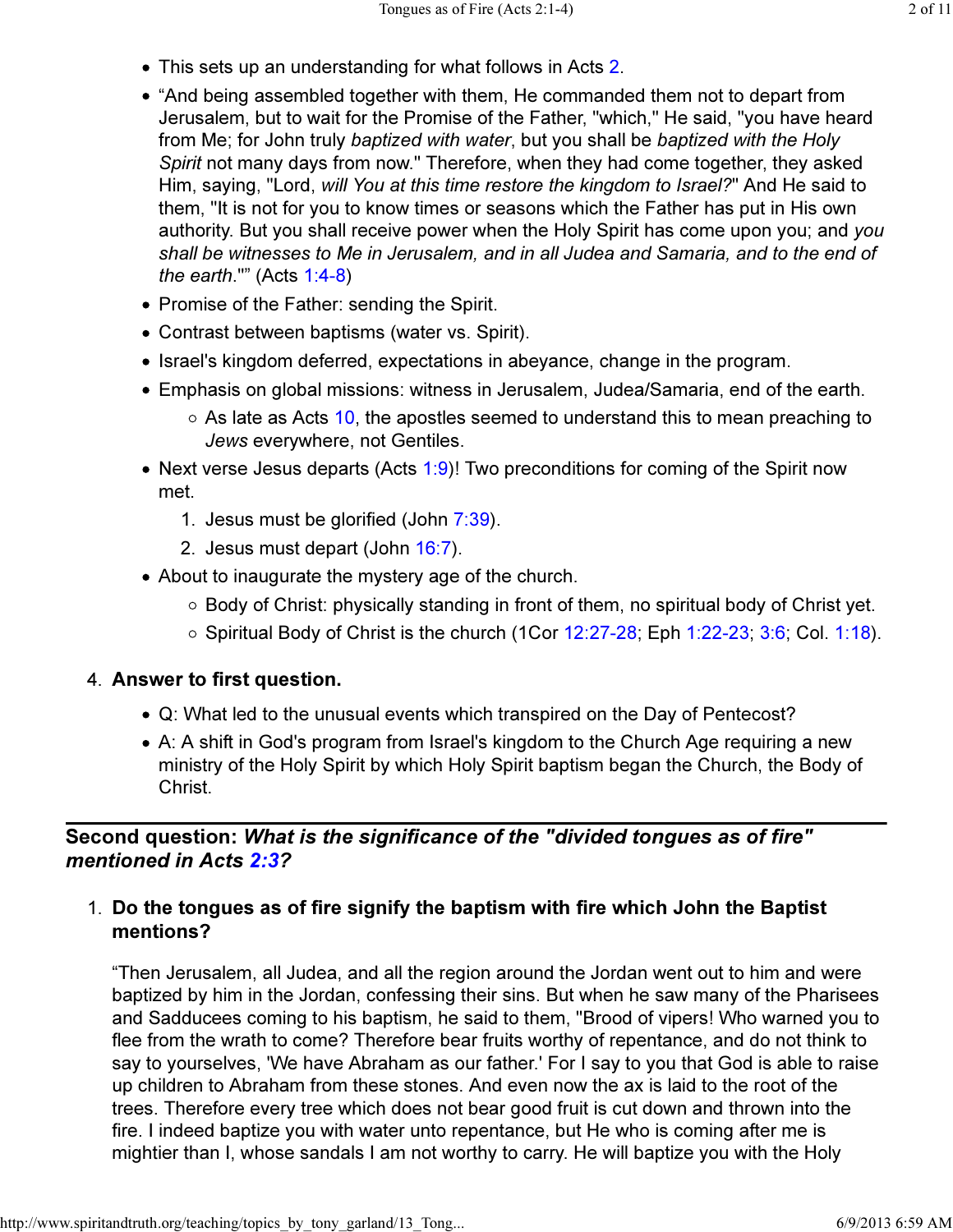Spirit and fire. His winnowing fan is in His hand, and He will thoroughly clean out His threshing floor, and gather His wheat into the barn; but He will burn up the chaff with unquenchable fire."" (Matthew 3:5-12)

- Does the baptism with fire refer to the cloven tongues of fire in Acts 2?
- What are the problems with this view?
	- 1. Context
		- $\blacksquare$  How would John's listeners understand fire in this context?
		- Context is king: language has meaning for the original recipients.
		- Get into their shoes, listen from their perspective, forget what you know that they don't.
	- 2. Where fire is missing, so is judgment.
		- "John came baptizing in the wilderness and preaching a baptism of repentance for the remission of sins. Then all the land of Judea, and those from Jerusalem, went out to him and were all baptized by him in the Jordan River, confessing their sins. Now John was clothed with camel's hair and with a leather belt around his waist, and he ate locusts and wild honey. And he preached, saying, "There comes One after me who is mightier than I, whose sandal strap I am not worthy to stoop down and loose. I indeed baptized you with water, but He will baptize you with the Holy Spirit."" (Mark 1:4-8)
		- No mention of baptism with fire.
		- Also no mention of judgment.
		- Not conclusive, but infers that where one is omitted, so is the other.
- Not referring to Acts 2.
- Most likely referring to the idea that everyone living after the cross will eventually undergo one of two baptisms.
	- 1. Baptism with the Holy Spirit: becoming believers, joining them to the Body of Christ, becoming "in Christ".
	- 2. Baptism with fire: destined for judgment and hell.
- Jesus initiates both baptisms.

## 2. Baptism with the Holy Spirit

- Baptism: a ritual involving complete immersion within water.
- How are water and the Holy Spirit compared and contrasted?
- Holy Spirit as the source of living water.

## A. Living Water

## **I. Feast of Tabernacles - John 7**

• "On the last day, that great day of the feast, Jesus stood and cried out, saying, "If anyone thirsts, let him come to Me and drink. He who believes in Me, as the Scripture has said, out of his heart will flow rivers of living water." But this He spoke concerning the Spirit, whom those believing in Him would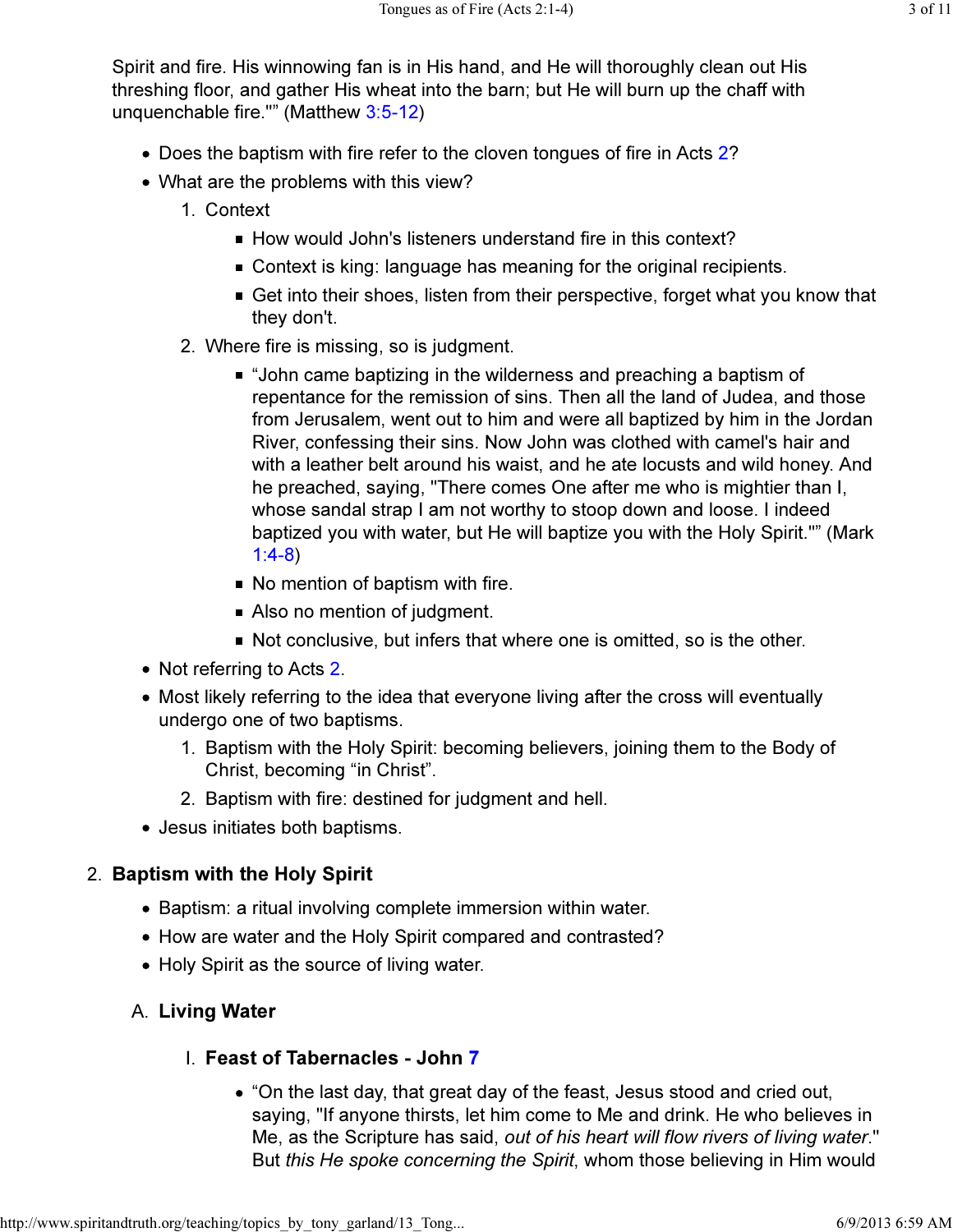receive; for the Holy Spirit was not yet given, because Jesus was not yet glorified." (John 7:37-39)

- $\bullet$  *living* water: source of life.
- water: flows, refreshes, gives life in the wilderness.
- Holy Spirit is said to be the source of living water flowing from within the believer.

### II. Woman at the Well - John 4

- "Jesus answered and said to her, "If you knew the gift of God, and who it is who says to you, 'Give Me a drink,' you would have asked Him, and He would have given you *living water*." The woman said to Him, "Sir, You have nothing to draw with, and the well is deep. Where then do You get that living water? Are You greater than our father Jacob, who gave us the well, and drank from it himself, as well as his sons and his livestock?" Jesus answered and said to her, "Whoever drinks of this water will thirst again, but whoever drinks of the water that I shall give him will never thirst. But the water that I shall give him will become in him a fountain of water springing up into everlasting life."" (John 4:10-14)
- Life-giving water.
- From a well-spring within believers.
- The same theme as John 7:37-39.
- Interesting "coincidence" in what follows:
	- $\circ$  "The woman said to Him, "Sir, I perceive that You are a prophet. Our fathers worshiped on this mountain, and you Jews say that in Jerusalem is the place where one ought to worship." Jesus said to her, "Woman, believe Me, the hour is coming when you will neither on this mountain, nor in Jerusalem, worship the Father." (John 4:19-21)
	- $\circ$  Samaritans: rival religion, worshiped at temple on Mt. Gerizim.
	- Jews: temple in Jerusalem.
	- Jesus: neither temple, a new temple will soon be inaugurated!
	- $\circ$  Key idea: living water-temple connection.

# III. From where else does living water flow elsewhere in Scripture? $\overline{^{2}}$

## a. Ezekiel's Temple

- "Then he brought me back to the door of the temple; and there was water, flowing from under the threshold of the temple toward the east, for the front of the temple faced east; the water was flowing from under the right side of the temple, south of the altar." (Ezekiel 47:1)
- "And it shall be that every living thing that moves, wherever the rivers go, will live. There will be a very great multitude of fish, because these waters go there; for they will be healed, and everything will live wherever the river goes." (Ezekiel 47:9)
- "And He said to me, "Son of man, this is the place of My throne and the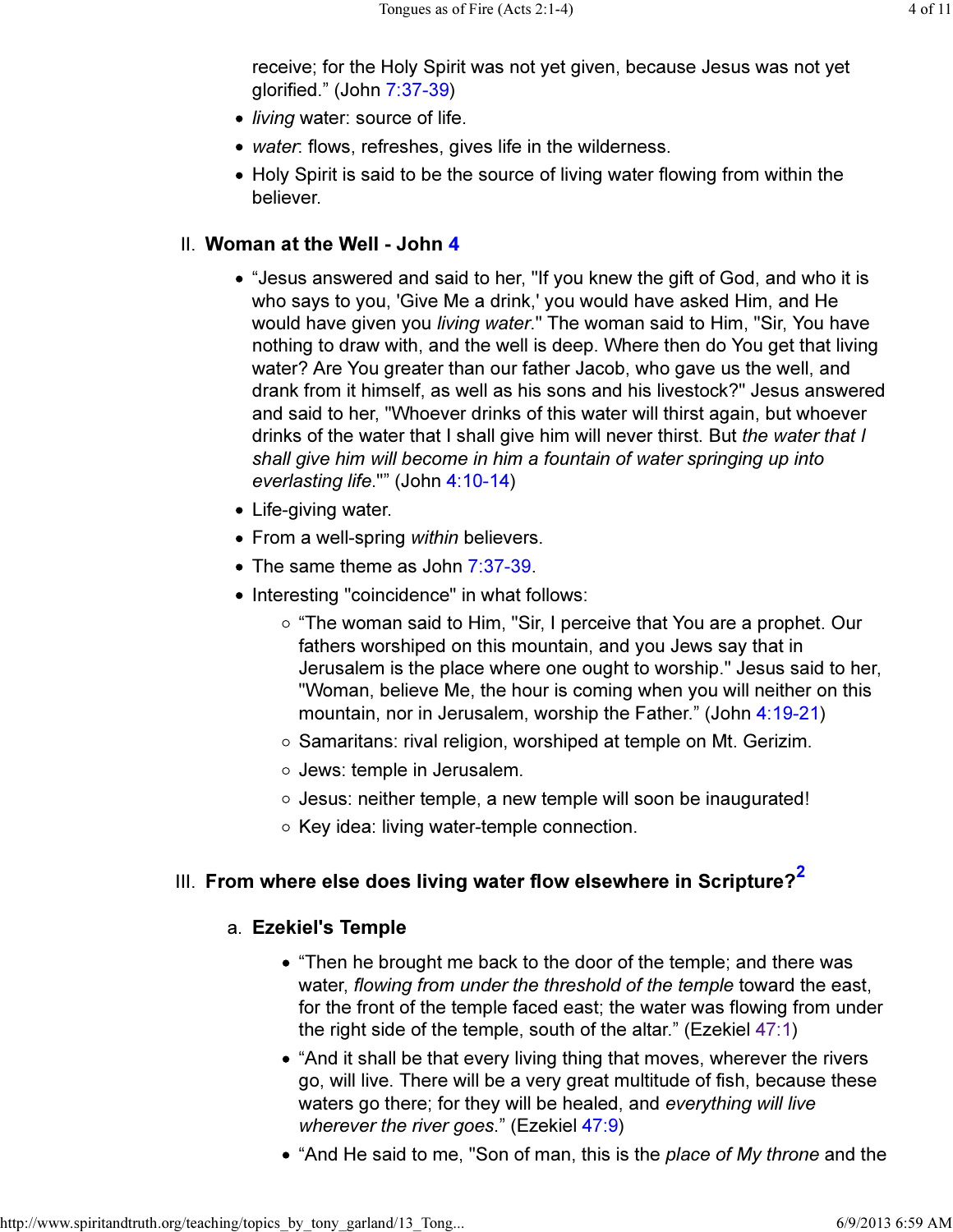place of the soles of My feet, where I will dwell in the midst of the children of Israel forever. No more shall the house of Israel defile My holy name, they nor their kings, by their harlotry or with the carcasses of their kings on their high places.)"" (Ezekiel 43:7)

The river of life flows out from the temple: specifically from the presence of the Living God within the temple.

## b. Eternal State

- "And he showed me a pure river of water of life, clear as crystal, proceeding from the throne of God and of the Lamb. In the middle of its street, and on either side of the river, was the tree of life, which bore twelve fruits, each tree yielding its fruit every month. The leaves of the tree were for the healing of the nations." (Revelation 22:1-2)
- "But I saw no temple in it, for the Lord God Almighty and the Lamb are its temple." (Revelation 21:22)
- The river of life flows out from the temple: specifically from the presence of the Living God Who is the temple.

## B. The temple of the believer

### I. The body of Christ as a temple.

- "Do you [plural] not know that you [plural] are the temple of God and that the Spirit of God dwells in you [plural]? If anyone [singular] defiles the temple of God, God will destroy him. For the temple of God is holy, which temple you [plural] are." (1 Corinthians 3:16-17)
- "Now, therefore, you [plural] are no longer strangers and foreigners, but fellow citizens with the saints and members of the household of God, having been built on the foundation of the apostles and prophets, Jesus Christ Himself being the chief cornerstone, in whom the whole building, being joined together, grows into a holy temple in the Lord, in whom you [plural] also are being built together for a dwelling place of God in the Spirit." (Ephesians 2:19-22)
- Caveat: although speaking to a group, the Spirit is within each *individual*.

#### II. The body of the believer as a temple.

- "Do you not know that your [plural] bodies [plural] are members of Christ? Shall I then take the members of Christ and make them members of a harlot? Certainly not! Or do you not know that he who is joined to a harlot is one body with her? For "the two," He says, "shall become one flesh." But he who is joined to the Lord is one spirit with Him. Flee sexual immorality. Every sin that a man does is outside the body, but he who commits sexual immorality sins against his own body. Or do you [plural] not know that your [plural] body [singular] is the temple of the Holy Spirit who is in you, whom you have from God, and you are not your own?" (1 Corinthians 6:15-19)
- "Do not be unequally yoked together with unbelievers. For what fellowship has righteousness with lawlessness? And what communion has light with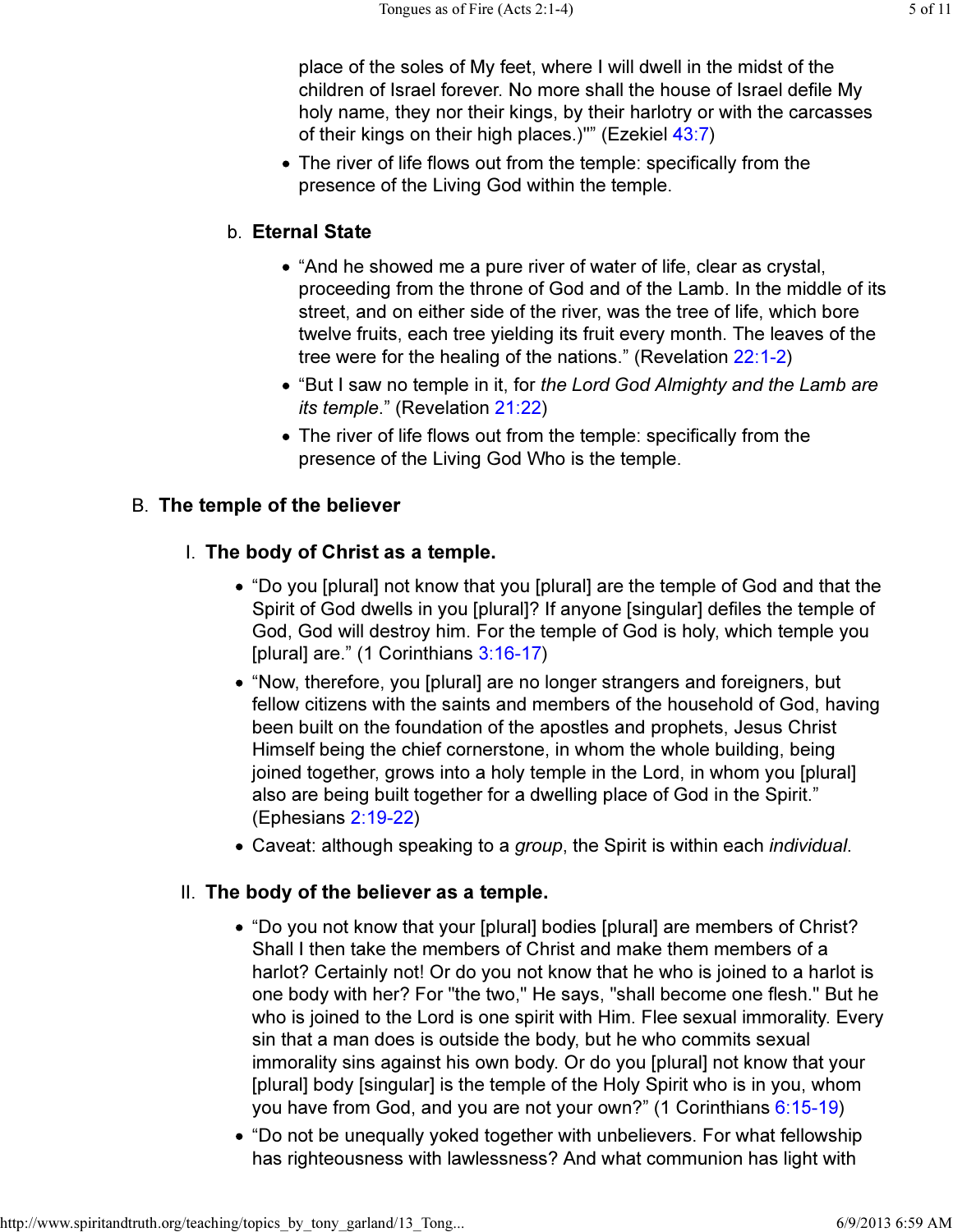darkness? And what accord has Christ with Belial? Or what part has a believer with an unbeliever [singular]? And what agreement has the temple of God with idols? For you [plural] are the temple of the living God. As God has said: "I will dwell in them [plural] And walk among them [them]. I will be their God, And they shall be My people."" (2 Corinthians 6:14-16)

### III. Sealed with the Spirit.

## a. Not true prior to Pentecost.

- "But the Spirit of the LORD *departed* from Saul, and a distressing spirit from the LORD troubled him." (1 Samuel 16:14)
- "Do not cast me away from Your presence, And do not take Your Holy Spirit from me." (Psalms 51:11)

### b. The Transition predicted: the upper room.

"And I will pray the Father, and He will give you another Helper, that He may abide with you forever— the Spirit of truth, whom the world cannot receive, because it neither sees Him nor knows Him; but you know Him, for He [present tense] dwells with you and will be [future tense] in you. I will not leave you orphans; I will come to you." (John 14:16-18)

### c. After Pentecost: sealed.

- "Now He who establishes us with you in Christ and has anointed us is God, who also has sealed us and given us the Spirit in our hearts as a guarantee." (2 Corinthians 1:21-22)
- "In Him you also trusted, after you heard the word of truth, the gospel of your salvation; in whom also, having believed, you were sealed with the Holy Spirit of promise, who is the guarantee of our inheritance until the redemption of the purchased possession, to the praise of His glory." (Ephesians 1:13-14)
- "And do not grieve the Holy Spirit of God, by whom you were sealed for the day of redemption." (Ephesians 4:30)

#### IV. God's dwelling presence is *permanently* housed within sinful flesh.

#### Temple of the believer is sinful. a.

- "For whoever shall keep the whole law, and yet stumble in one point, he is guilty of all." (James 2:10)
- "For we all stumble in many things. If anyone does not stumble in word, he is a perfect man, able also to bridle the whole body." (James 3:2)
- "If we say that we have no sin, we deceive ourselves, and the truth is not in us. If we confess our sins, He is faithful and just to forgive us our sins and to cleanse us from all unrighteousness. If we say that we have not sinned, we make Him a liar, and His word is not in us." (1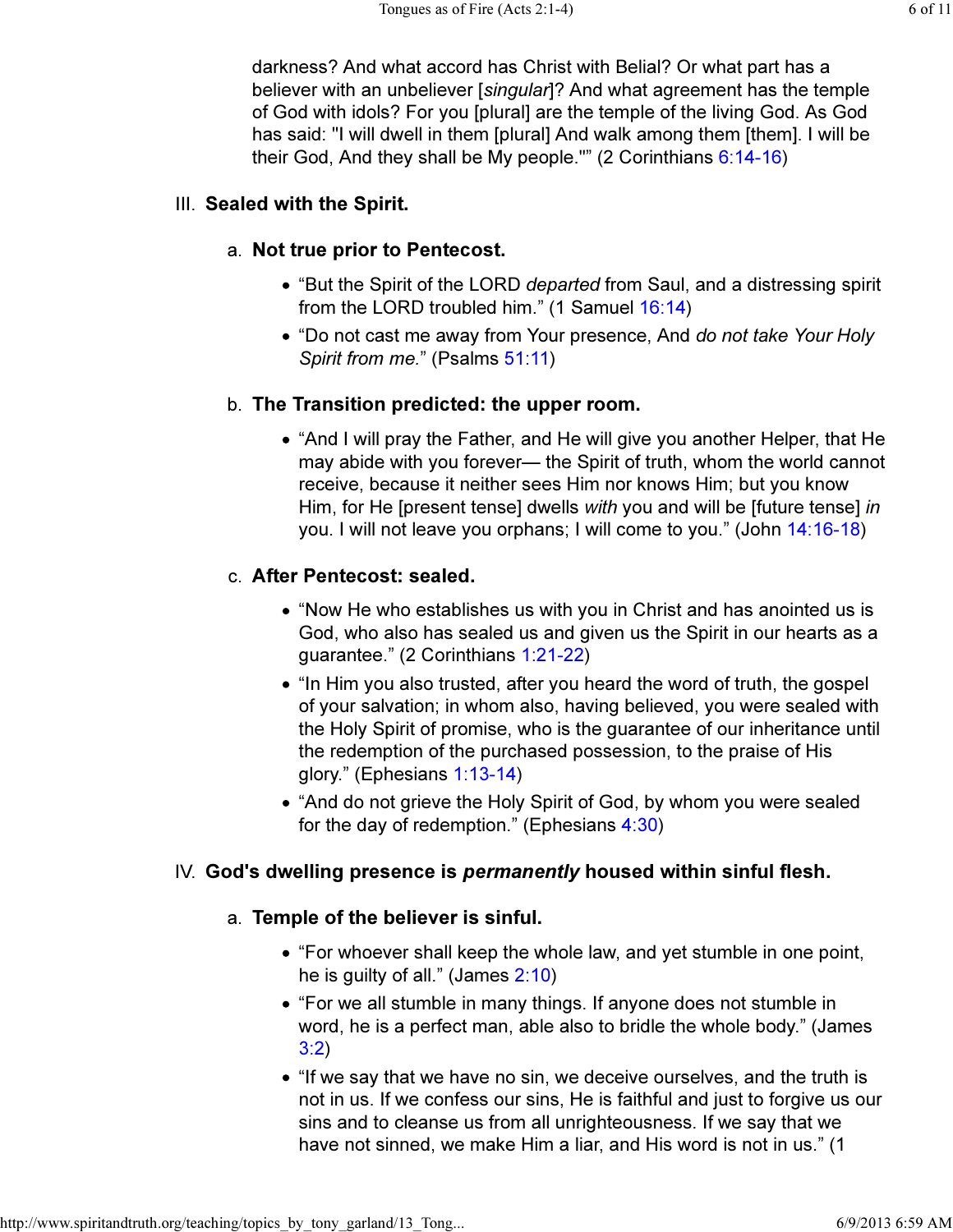## John 1:8-10)

## b. Contrast with dwelling presence in Solomon's temple.

- "Furthermore He said to me, "Son of man, do you see what they are doing, the great abominations that the house of Israel commits here, to make Me go far away from My sanctuary? Now turn again, you will see greater abominations."" (Ezekiel 8:6)
- "Now the glory of the God of Israel had gone up from the cherub, where it had been, to the threshold of the temple.  $\ldots$ " (Ezekiel 9:3a)
- "Then the glory of the LORD went up from the cherub, and paused over the threshold of the temple; and the house was filled with the cloud, and the court was full of the brightness of the LORD'S glory." (Ezekiel 10:4)
- "Then the glory of the LORD departed from the threshold of the temple and stood over the cherubim. And the cherubim lifted their wings and mounted up from the earth in my sight. When they went out, the wheels were beside them; and they stood at the door of the east gate of the LORD'S house, and the glory of the God of Israel was above them." (Ezekiel 10:18-19)
- ""But as for those whose hearts follow the desire for their detestable things and their abominations, I will recompense their deeds on their own heads," says the Lord GOD. So the cherubim lifted up their wings, with the wheels beside them, and the glory of the God of Israel was high above them. And the glory of the LORD went up from the midst of the city and stood on the mountain, which is on the east side of the city." (Ezekiel 11:21-23)

## c. How is this possible?

- "But this He spoke concerning the Spirit, whom those believing in Him would receive; for the Holy Spirit was not yet given, because Jesus was not yet glorified." (John 7:39)
- "Nevertheless I tell you the truth. It is to your advantage that I go away; for "if I do not go away, the Helper will not come to you"; but if I depart, I will send Him to you." (John 16:7)

## C. Dedication of Solomon's temple.

• Installing the tabernacle into the newly constructed temple.

## I. The importance of sacrifices

• "When Solomon had finished praying, fire came down from heaven and consumed the burnt offering and the sacrifices; and the glory of the LORD filled the temple. And the priests could not enter the house of the LORD, because the glory of the LORD had filled the LORD'S house. When all the children of Israel saw how the fire came down, and the glory of the LORD on the temple, they bowed their faces to the ground on the pavement, and worshiped and praised the LORD, saying: "For He is good, For His mercy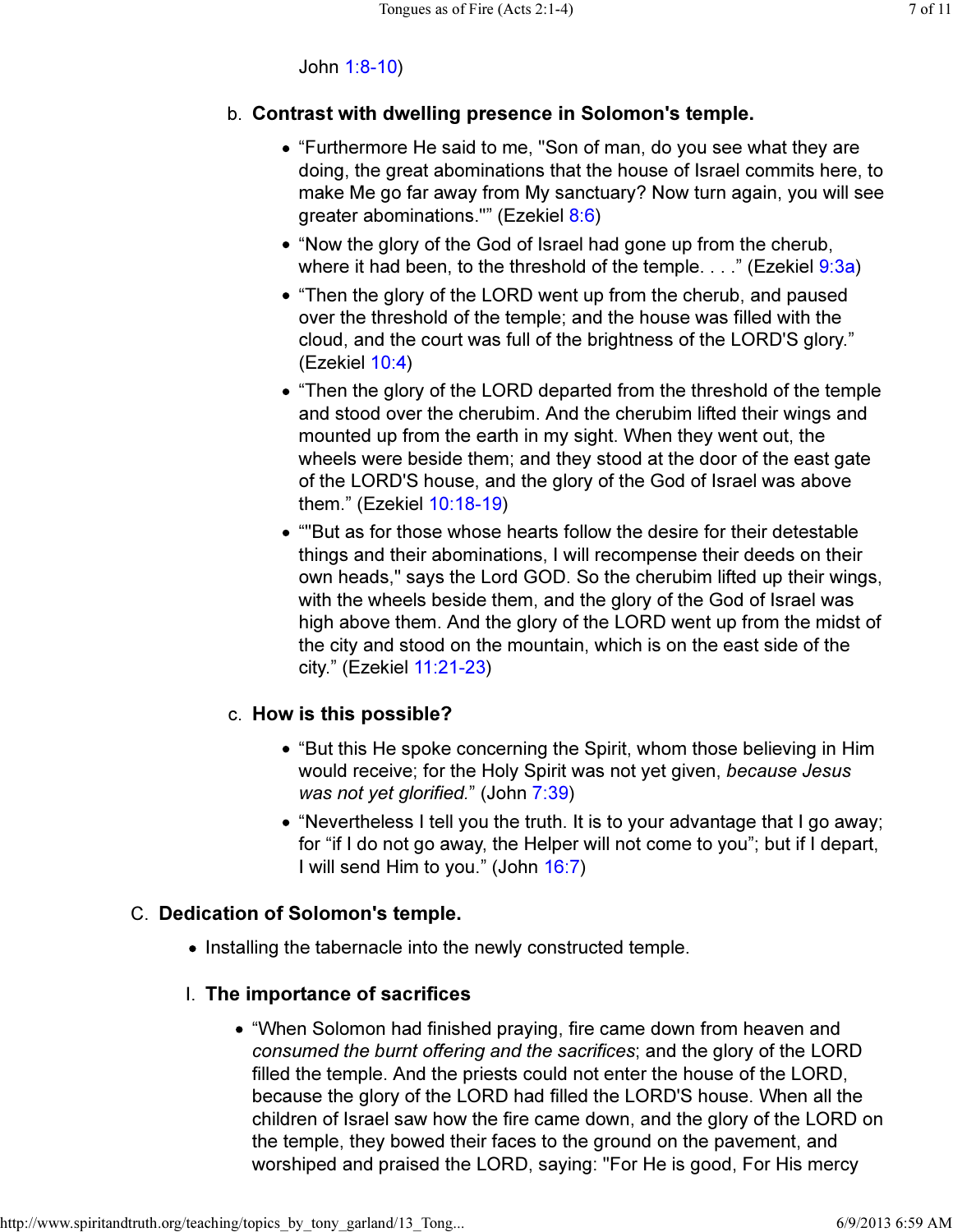endures forever." Then the king and all the people offered sacrifices before the LORD. King Solomon offered a sacrifice of twenty-two thousand bulls and one hundred and twenty thousand sheep. So the king and all the people dedicated the house of God." (2 Chronicles 7:1-6)

What do you suppose flowed out from the temple? A life-giving river of blood!

## II. Enormous number of sacrifices. Why?

- "Also King Solomon, and all the congregation of Israel who were assembled with him before the ark, were sacrificing sheep and oxen that could not be counted or numbered for multitude." (2 Chronicles 5:6)
- "Then the king and all Israel with him offered sacrifices before the LORD. And Solomon offered a sacrifice of peace offerings, which he offered to the LORD, twenty-two thousand bulls and one hundred and twenty thousand

sheep. So the king and all the children of Israel dedicated  $\frac{1}{2}$  $\left[$  [hanak] the

house of the LORD. On the same day the king consecrated  $(\sqrt[n]{\cdot}$  [*q*ā*daš*]) the middle of the court that was in front of the house of the LORD; for there he offered burnt offerings, grain offerings, and the fat of the peace offerings, because the bronze altar that was before the LORD was too small to receive the burnt offerings, the grain offerings, and the fat of the peace offerings. At that time Solomon held a feast, and all Israel with him, a great assembly from the entrance of Hamath to the Brook of Egypt, before the LORD our God, seven days and seven more days-fourteen days." (1 Kings 8:62-65)

- Dedicated, ַנ ָח] ḥānak], "to devote a structure to deity or special purpose (Dt 20:5; 1Ki 8:63; 2Ch 7:5+)."<sup>3</sup>
- $\circ$  Consecrated,  $\mathcal{O}$   $\Box$  [qād̪aš], to set apart for holy service, be regarded as holy.
- God's sign of acceptance (2Chr. 7:1).
	- $\circ$  Fire consumed the sacrifice.
	- $\circ$  Glory of the Lord, the shekinah, filled the temple.
- Similar occasions.
	- $\circ$  Acceptance of Aaron's offering at dedication of the Aaronic priesthood at the tabernacle (Lev. 9:24).
	- Acceptance of Elijah's offering on Mt. Carmel (1K. 18:32-38).
	- Acceptance of Gideon's offering by the Angel of the Lord (Jdg. 6:18-21).

## III. Acts 2: dedication of the temple of the believer.

- Rushing wind = coming of the Spirit in a new ministry (baptism).
- Cloven tongues, as of fire = dedication/cleansing (Jesus' sacrifice acceptable for permanent residence by the Spirit).
- Cloven tongues, in a sense, can be said to be similar to the burning bush of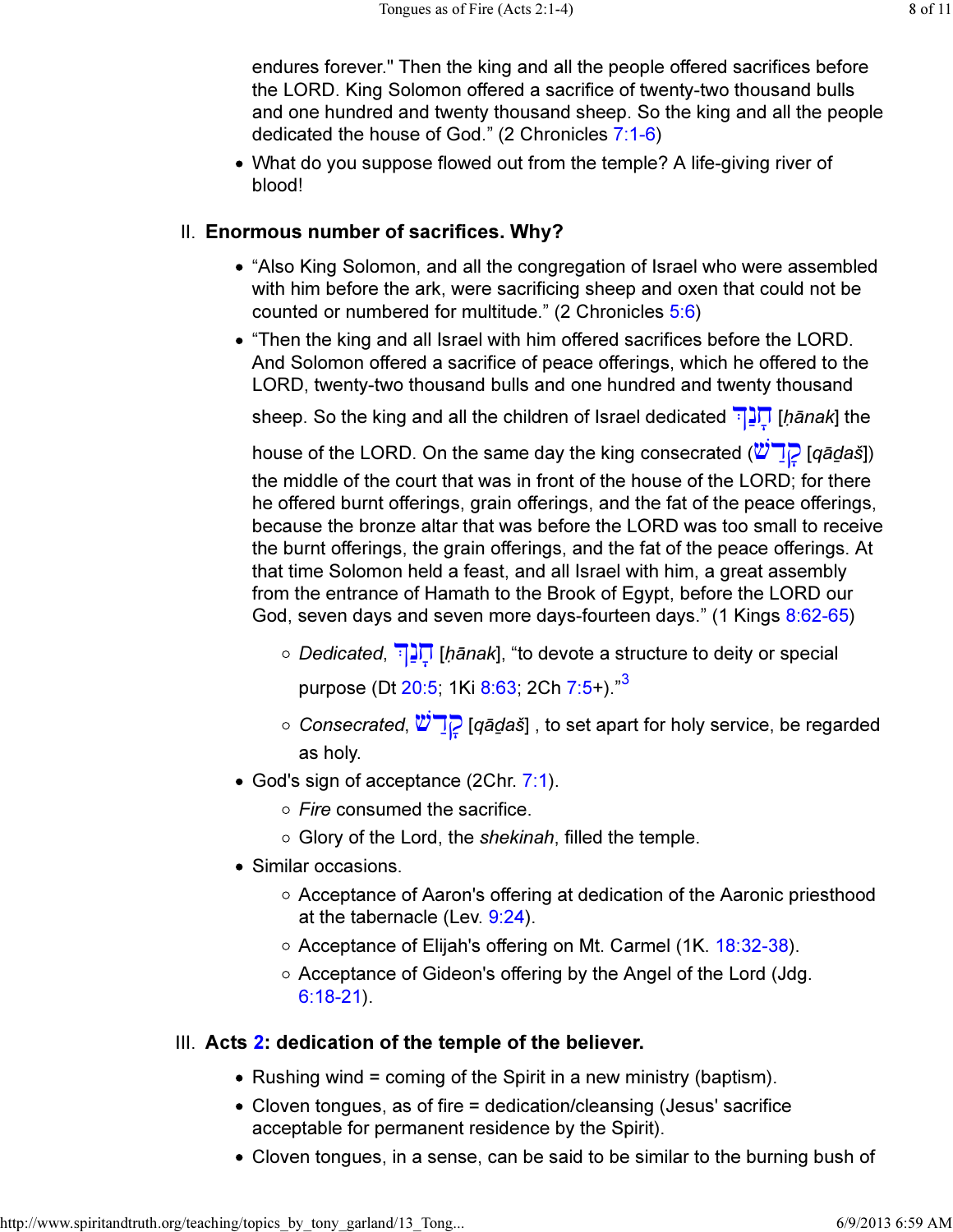## Exodus 3.

- What was remarkable?
- $\circ$  Not the fire, but that the thorn bush (bramble representing sin) was not consumed (Ex. 3:3).
- Sin is judged/purged, but the sinner is not consumed.
- The temple is cleansed and dedicated for the *shekinah*, the dwelling presence of God.
- "Then I said, 'Behold, I have come—In the volume of the book it is written of Me—To do Your will, O God.'" Previously saying, "Sacrifice and offering, burnt offerings, and offerings for sin You did not desire, nor had pleasure in them" (which are offered according to the law), then He said, "Behold, I have come to do Your will, O God." He takes away the first that He may establish the second. By that will we have been sanctified through the offering of the body of Jesus Christ once for all. And every priest stands ministering daily and offering repeatedly the same sacrifices, which can never take away sins. But this Man, after He had offered one sacrifice for sins forever, sat down at the right hand of God, from that time waiting till His enemies are made His footstool. For by one offering He has perfected forever those who are being sanctified". (Hebrews 10:7-14)

## 3. Answer to second question

- Q: What is the significance of the "divided tongues, as of fire" mentioned in Acts 2?
- A: They are analogous to the fire which consumed the sacrifice during the dedication of the tabernacle and Solomon's temple indicating the dedication and cleansing of a new Spiritual Temple where the glory of God has taken up residence, the temple of the believer.

Third question: Should believers seek a similar experience today?

- 1. Jesus' prayer in the upper room and John's parenthetical explanation in John 7:37-39 indicate a historical transition is afoot.
- The historical formation of a new spiritual entity, the body of Christ, the temple of 2. the believer.

## 3. Book of Acts spans approximately 30 years.

- Full of missions activity, new conversions.
- Only four mentions of reception of the Holy Spirit after having believed.
- Related to: "But you shall receive power when the Holy Spirit has come upon you; and you shall be witnesses to Me in Jerusalem, and in all Judea and Samaria, and to the end of the earth." (Acts 1:8)

| <b>Chapter</b> | Region    | Who  | Tongues            | Sign                                                                                       |
|----------------|-----------|------|--------------------|--------------------------------------------------------------------------------------------|
| Acts 2         | Jerusalem | Jews | human<br>languages | Sign to waiting disciples that the promise of<br>the Father had come. Sign to visiting and |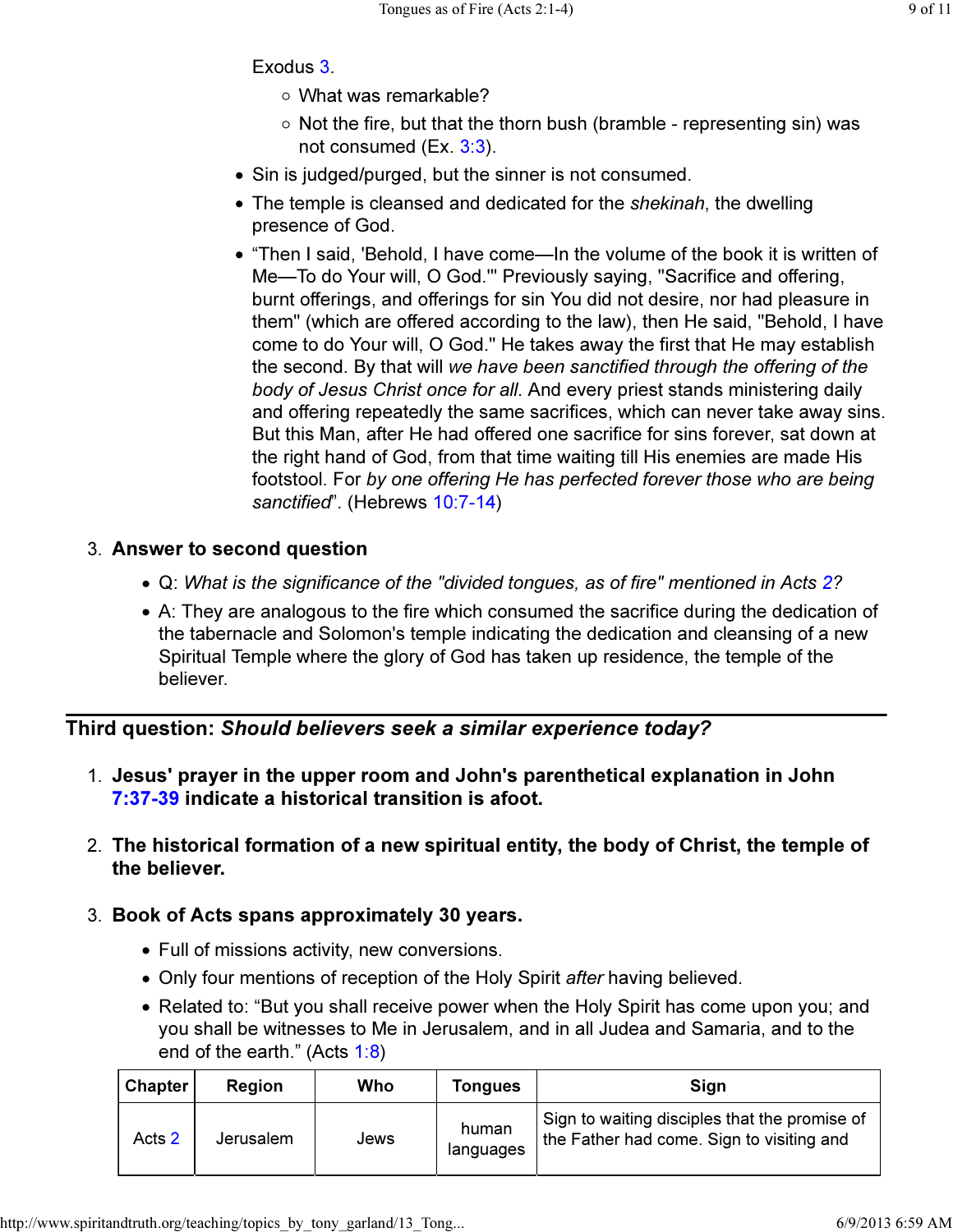|         |                                                      |                                              |                   | local Jews: judgment of Israel, turning to<br>foreigners. Endorsement of Peter and those<br>who were Spirit-baptized. |
|---------|------------------------------------------------------|----------------------------------------------|-------------------|-----------------------------------------------------------------------------------------------------------------------|
| Acts 8  | Samaria                                              | Samaritans                                   | ?                 | Sign to Samaritans: "salvation is of the<br>Jews" (John 4:22).                                                        |
| Acts 10 | Caesarea<br>(beginning of<br>"ends of the<br>Earth") | <b>Gentiles</b><br>(Italians in<br>Caesarea) | human<br>language | Sign to Jews: Gentiles given salvation (Acts<br>$11:15-18$ ).                                                         |
| Acts 19 | <b>Ephesus</b><br>(more "ends<br>of the Earth")      | Disciples of<br>John the<br><b>Baptist</b>   | human<br>language | Sign to John's disciples: authority of Paul,<br>Spirit baptism by Christ now supersedes<br>water baptism by John.     |

## 4. Acts is descriptive, not proscriptive.

## 5. Epistles never teach:

- 1. to tarry for more power.
- 2. to seek a second experience.
- 3. to coach believers or try to speak using meaningless syllables.

## Second work misunderstands the definition of the body of Christ. 6.

"For as the body is one and has many members, but all the members of that one body, being many, are one body, so also is Christ. For by one Spirit we were all baptized into one body—whether Jews or Greeks, whether slaves or free—and have all been made to drink into one Spirit." (1 Corinthians 12:12-13)

## 7. Historical cleansing/dedication of temples.

- Was the dedication of the tabernacle a repeated experience?
- Was the dedication of Solomon's temple a repeated experience?
- Why should the temple of the Body of Christ be different?

## 8. Answer to third question.

- Q: Should believers seek a similar experience to Acts 2 today?
- A: No. The church was established on the Day of Pentecost, its foundation was laid long ago. Since the time of the book of Acts, all believers have been simultaneously baptized and sealed with the Holy Spirit the moment they believe.

## As a former Pentecostal, my question to Pentecostal listeners is this: do you desire the truth enough to allow God's Word to sit in judgment over your experience?

- Have you been baptized with the Spirit as a second work "with evidence of speaking in tongues"? How similar was it to Acts 2?
	- Was the room you were in filled with the sound of a mighty rushing wind?
	- $\circ$  Did others who were present see cloven tongues, as of fire, residing upon you?